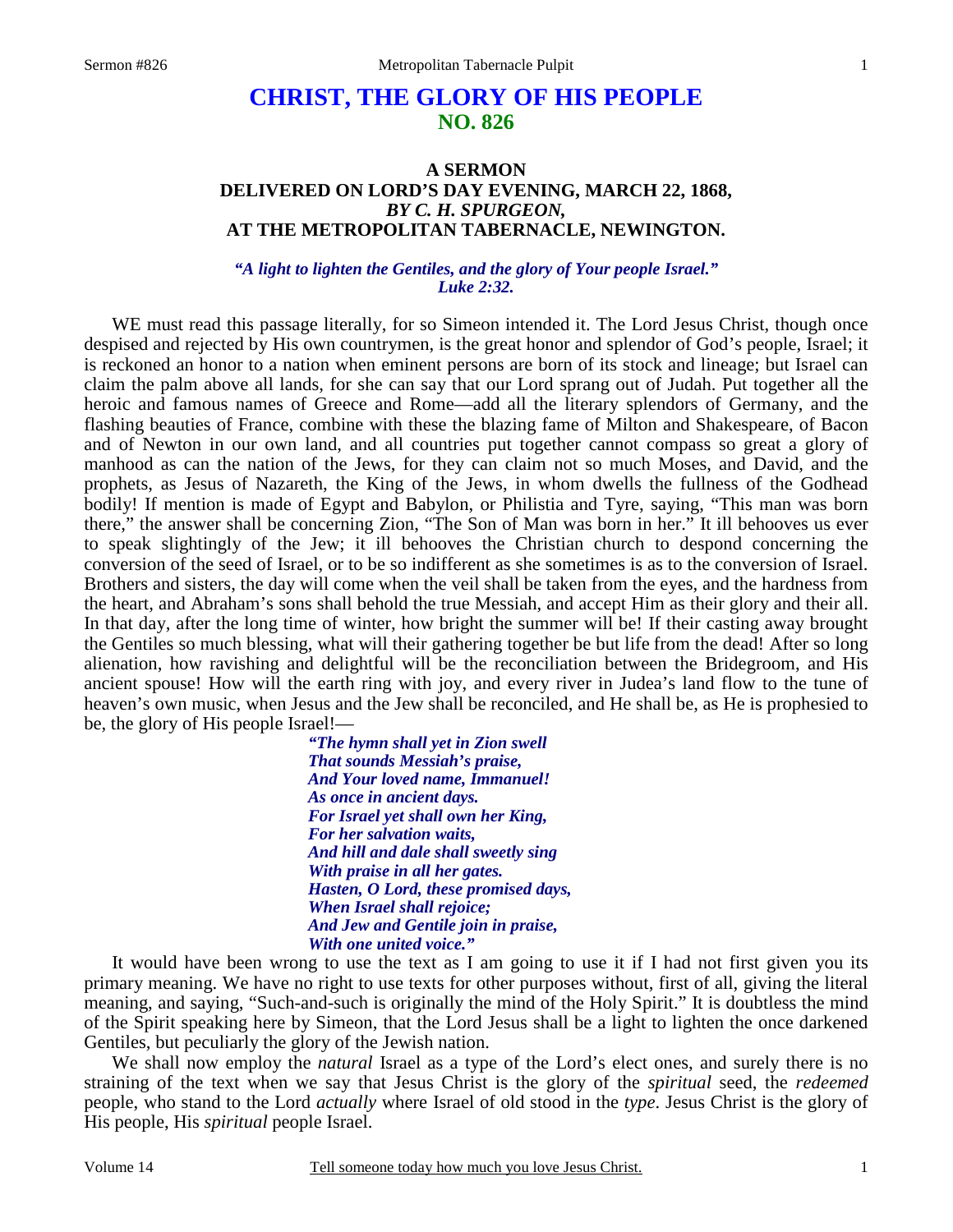And why, with evident propriety, may the saints of God be compared to Israel? Surely because God has made a covenant with *them* as He did with Jacob. Jacob at the foot of the ladder saw a way which led from earth to heaven; we at the foot of the cross have beheld the same vision; we see a way from our poor fallen estate up to all the glories of the place where Jehovah dwells. That night a covenant was made with Jacob, and between God and our own souls—in the person of the Lord Jesus, there is a blessed compact made which shall stand secure though earth's old columns bow. He will be our God, and we shall be His people; He has made with us a covenant ordered in all things and sure; this is the great fountain of all our mercies, the ground of all our hopes! Our covenant God is the delight of our inmost souls, our castle and high tower, our sun, and our shield—

> *"He by Himself has sworn. I on His oath depend. I shall, on eagles' wings upborne, To heaven ascend: I shall behold His face, I shall His power adore, And sing the wonders of His grace Forevermore."*

 We may be compared with Israel, again, because if we are the children of God, we have learned to wrestle with the angel and prevail. It is one mark of the heir of heaven that he understands the value of secret prayer, and that he exercises himself in it; that is to him as stern a reality as wrestling is to the athlete when he seeks to hurl his antagonist to the ground. Not a mumbling of words, but a marshalling of all the powers of manhood to come into contest—loving, blessed contest with God Himself! Well may they be called prevailing princes who are so. Dear friend, if you are a man of secret prevailing supplication, why need you doubt that you are one of the Lord's Israels?

 It may be that you have another likeness to Israel in the fact that you are much tried. It is not so sure a token of salvation as some would make it out to be, but yet it is written, "Through much tribulation we must enter into the kingdom of God." Poor Israel said, "All these things are against me," when one after another his beloved children were taken from him, and famine was in the land. Perhaps you may be tempted to say the same, and in this you have a likeness to Jacob, from which I could wish you to escape, for it were better far, if taking all these evils as they come, you could believe the heavenly declaration, "All things work together for good, to them who love God." Faith must be tried. God had one Son without sin, but He never had a son without the rod. "As many as I love, I rebuke and chasten."

 I hope we shall always be like Jacob in our faith, for though he may have occasionally distrusted, yet he was a man of giant faith, and has a place in that roll call of heroes in the Epistle to the Hebrews. He blessed the sons of Joseph leaning upon his staff, and gave commandment concerning the taking away of his bones. He was not content to allow his body to rest in Egypt—he looked for the Promised Land and there, there only, would he have his aged body laid in the grave, as if in death he would take possession of the heritage which the Lord had promised to him, and to his seed forever. May you and I have a faith that cannot be satisfied with all the green plains of Goshen, nor the granaries of Egypt, but which longs for the better state—the Promised Land—which to the eyes of our body may be invisible, but which to the eyes of our faith is clearly revealed!

 Now, the true Israel, which is spiritually the church of Christ, *is* said, according to the text, to be the Lord's people. "The glory of Your people Israel." Briefly let me remind you, my fellow believers, of the ties which make us the Lord's. Are we not His, tonight, by His eternal choice? "You only have I known of all the nations of the earth." The eternal Father has selected us from among the ruins of the Fall, and given us into the hands of Christ, that we may be His portion, His bride, His jewels, "according as He has chosen us in Him before the foundation of the world." We are Christ's, next, by redemption. He has redeemed us from among men by a special and *particular redemption* which is peculiar to ourselves. A price has been paid for us—an *effectual* price which will not permit, for a moment, that the objects so purchased shall ever be lost. "You are not your own, you are bought with a price." The saints are redeemed from among men; thus are you Christ's by double bonds—the gift of the Father, and the purchase of His own blood. The Father gave you to Jesus, and none shall pluck you out of His almighty hands! You are His, too, this night, by *conquest*. Admit it; He has struggled with your sins, and overcome them; the Spirit of the living God has taken you, as it were, like a lamb from the jaws of the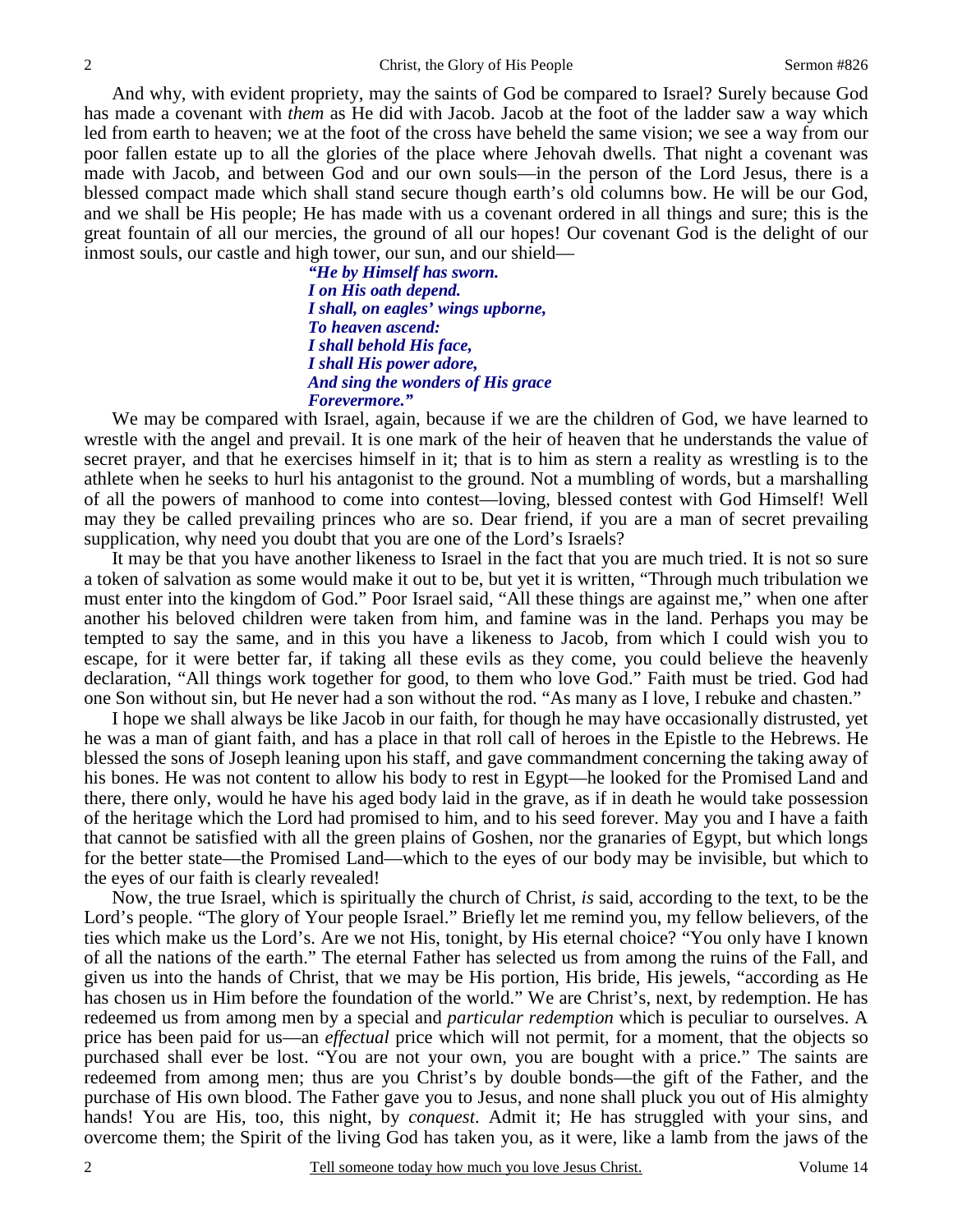3

lion; you were led captives by Satan, but Christ met the devil, and overcame him in a terrific duel, and you, the once willing captives of the powers of darkness, are now Christ's portion made free and blessed! You are now the possession of your Conqueror, for He took you out of the hand of the enemy with His sword, and with His bow; you *belong* to Christ as the spoil which He has won from death and hell.

 You are His, again, by the voluntary dedication of yourselves to Him. Come, beloved, is it not so? Will you not confess*—* 

*"'Tis done! The great transaction's done! I am my Lord's, and He is mine! He drew me, and I followed on, Charmed to confess the voice divine"?* 

If you feel aright, you will confess that there is not a drop of blood in your veins which does not belong to Jesus, nor a hair on your head which is not His. All the Isle of Man now belongs to Jesus, and you will count it foul scorn that sin should have a lodge within the territories which belong to your liege Lord and Master! From within the triple kingdom of your spirit, soul, and body, you will to the best of your power, hunt out every rebel against the dominion of your Lord Jesus. You are His tonight, you know you are! You rejoice to confess the blessed impeachment, and are willing before men, angels, and devils, to renew the dedication of yourselves to Him.

 And, once again, you are His in conjugal bonds—married to Him as chaste virgins; His unbounded love espoused you before time began, and it has not diminished; He claims you as His own bride, and you call Him the Husband of your souls, and delight to have it so. More than that, you are His in vital union as the members belong to the head; you are in personal, vital, actual *communion* with the Son of God! You are thus His in the fullest, and most absolute sense; oh, you will not start back from being altogether His, but come closer and closer to a full surrender, and desire to feel more powerfully the fact that you are Christ's people, wholly belonging to Him, not in part, not held by a kind of mortgage—but Christ's freehold, Christ's absolute property! You bear in your body the marks of the Lord Jesus, and desire to be His now, and His world without end. Now, it is to such as these, who are like Israel, and who belong to Christ, that the text shall be addressed tonight; Jesus Christ is the glory of such. We will pause a moment, and then let us plunge into the center of the text.

**I.** When we say that Christ is our glory, we mean that WE GET ALL THE GLORY WE HAVE THROUGH HIM.

 Some men go to schools for glory, others to the camps of war; in all kinds of places men have sought after honor, but the believer says that Christ is the mine in which he digs for this gold—Christ is the sea in which he fishes for this pearl—he gives up all other searches, and looks for glory in Jesus, and nowhere else. Now, beloved, we find our adorable Lord to be our glory tonight, but in what respects? Well, we have the glory, first, of *election*—of being chosen by God out of the rest of mankind, to be a separated people before which imperial pomp grows pale! And this comes to us altogether through Jesus Christ. "According as He has chosen us in Him from before the foundation of the world, that we should be holy."

Our next glory is that we are *redeemed*; it is no small honor for a man to know that God loved him so well that He gave a price so costly that all heaven and earth could not match it with another—that He gave His only-begotten Son that we might be redeemed. Now, beloved, we are not redeemed except through Jesus Christ, and if it is our glory that we are emancipated today, that our fetters are all broken, that we are the Lord's freemen, we know with what a price we gained this liberty, for we were not freeborn. Yes, the glory of the Lord's freeman must be only in the Lord Jesus, who is the Son, who by His blood makes us free, indeed.

 It is the glory of a *Christian that he is adopted*, that he is a son of God, but this, again, is only through Jesus Christ. We are joint-heirs with Christ. We have no relation except through His standing at the top of the page in the family register. He is a Son, and we become the many brothers and sisters, but only because He condescended to take upon Him our nature, and become the first-born among us.

 Brothers and sisters, it is a great joy to know, and a great glory to say, "I am *justified*." We can stand upright tonight and say, "Who shall lay anything to my charge? Before the court of King's Bench of heaven, before the Chancery of the universe, who dares condemn me?" To be pardoned and accepted of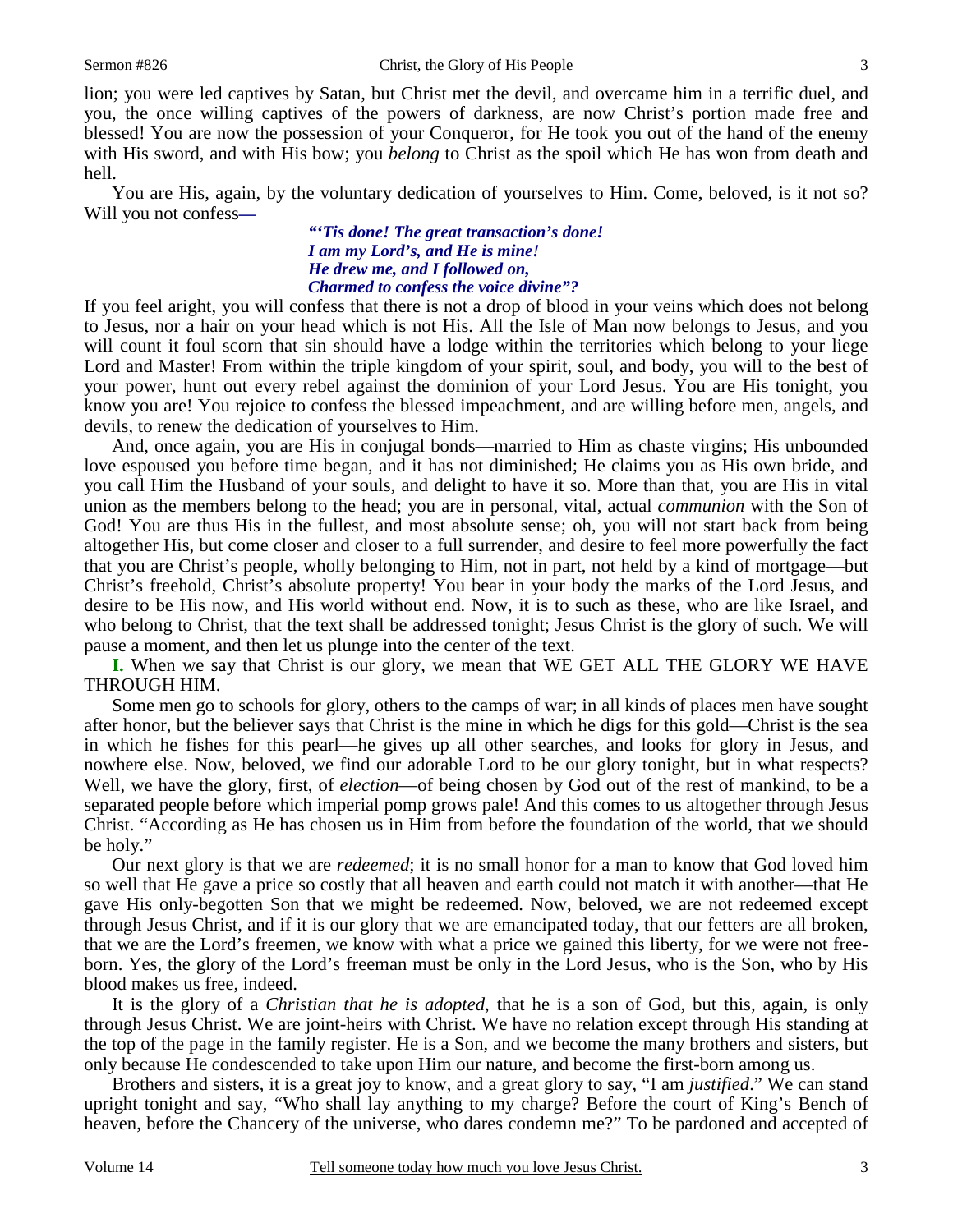God is a matchless privilege. Now, no man can claim justification of a truth except through Jesus Christ, for here is the top and the bottom of a man's justification—that the righteousness of Christ has been given to him, and that the blood of Christ has washed him. "Who is he who condemns? It is Christ who died, yes, rather that has risen again; who sits at the right hand of God, who also makes intercession for us." Remember this, my brothers and sisters—we are accepted, but we are accepted *in the Beloved*, and we are justified, but we are justified *in His righteousness*. We are a people dear to God, and near to Him, but all this lies in Jesus Christ; we are comely with the comeliness which He puts upon us, and secure in God's sight because we are preserved in Christ Jesus.

 One part of the Christian's glory, and for my part one which I sigh for more and more, is the glory of *sanctification*. It is a great glory to have a new heart, and a right spirit, and to pant after holiness, but this also comes by the same royal road—for we are sanctified through the *blood of Jesus*, which the Holy Spirit applies to us. There is not a particle of true sanctity in the entire world which does not spring from the cross! Everything which makes us like Christ first comes from Christ, *not* from the works of the law, nor from the strivings of the flesh, nor the teachings of philosophy, but altogether—

#### *"From the water and the blood From the riven side which flowed."*

If we glory, then, in sanctification, we dare not glory except in Christ Jesus, whose blood has made us priests and kings unto God.

 And, brothers and sisters, it is a great glory to a man to know that he is *safe*. I love our Arminian friends very heartily, but I should not like to be one of them, for they have such a precarious salvation that they do not know whether it will ultimately save them or not! It will save them *if* they are faithful, but ah, that unhappy thought is the one dangerous link in the chain, and I dare not trust *my* poor unfaithful soul to such a frail support. They are traveling in a carriage, the axles of which may break before they reach their journey's end! I bless God I know whom I have believed, and am persuaded that He is able to keep that which I have committed to Him until that day. But if a man knows himself, by faith, to be saved, his knowledge is baseless presumption if he rests his safety anywhere but on the immovable rock of the finished work of Jesus Christ! He who can say, "Yes, I trust Christ to save me not only today or tomorrow, for He has worked out for me an *everlasting* salvation; I believe that He will be with me, and acknowledge my name at the bar of judgment"—such a man knows that he is resting only in Jesus, and then his glory as to his safety is a glory in Christ, and in Christ alone.

 Thus I might continue showing you that there is not a single treasure which a Christian possesses which does not come to him but through Christ. He has nothing in which he can glory, but what he is sweetly compelled to say of it, "I gained this in the market of Calvary; I found this in the mines of a Savior's suffering; all this came to me through my bleeding, buried, risen, coming Lord, and He shall have the glory of it as long as I live."

**II.** There is a second meaning to the text, namely this—WE SEE A GLORY IN CHRIST which swallows up all other glories as the sun's light conceals the light of the stars.

 True believers see glory, first, in Christ's person; they are often overwhelmed as they contemplate His Godhead and His manhood divinely blended; all His attributes strike them as glorious; they cannot think of His character as He manifested it while here below, or as it is revealed before the throne above, without falling into raptures of adoring wonder, love, and praise. If others tell them of the glory of suchand-such philanthropists and able men, the saints reply, "We have perceived no glory anywhere comparable with that which gleams in the character of Christ." Oh, how deeply was Rutherford in love with his sweet, unutterably sweet Lord Jesus; would to God I were as far gone as he in that heavenly union, communion, and rapture! What expressions he uses; how deep he dips his pen; how glowingly he writes, and yet he never exaggerates; it is impossible! Christ is too lovely for us ever to say a word that shall approach half-way to the fullness of His unspeakable excellence and boundless worth! Much less need we ever fear lest we shoot with a bow that shall pass the mark; no, beloved, our Lord's person is the admiration of the highest intellects that God has ever made, and though angels have been educated in the great science of Christ crucified these many years, yet*—* 

*"The first-born sons of light Desire in vain its depths to see! They cannot reach the mystery,*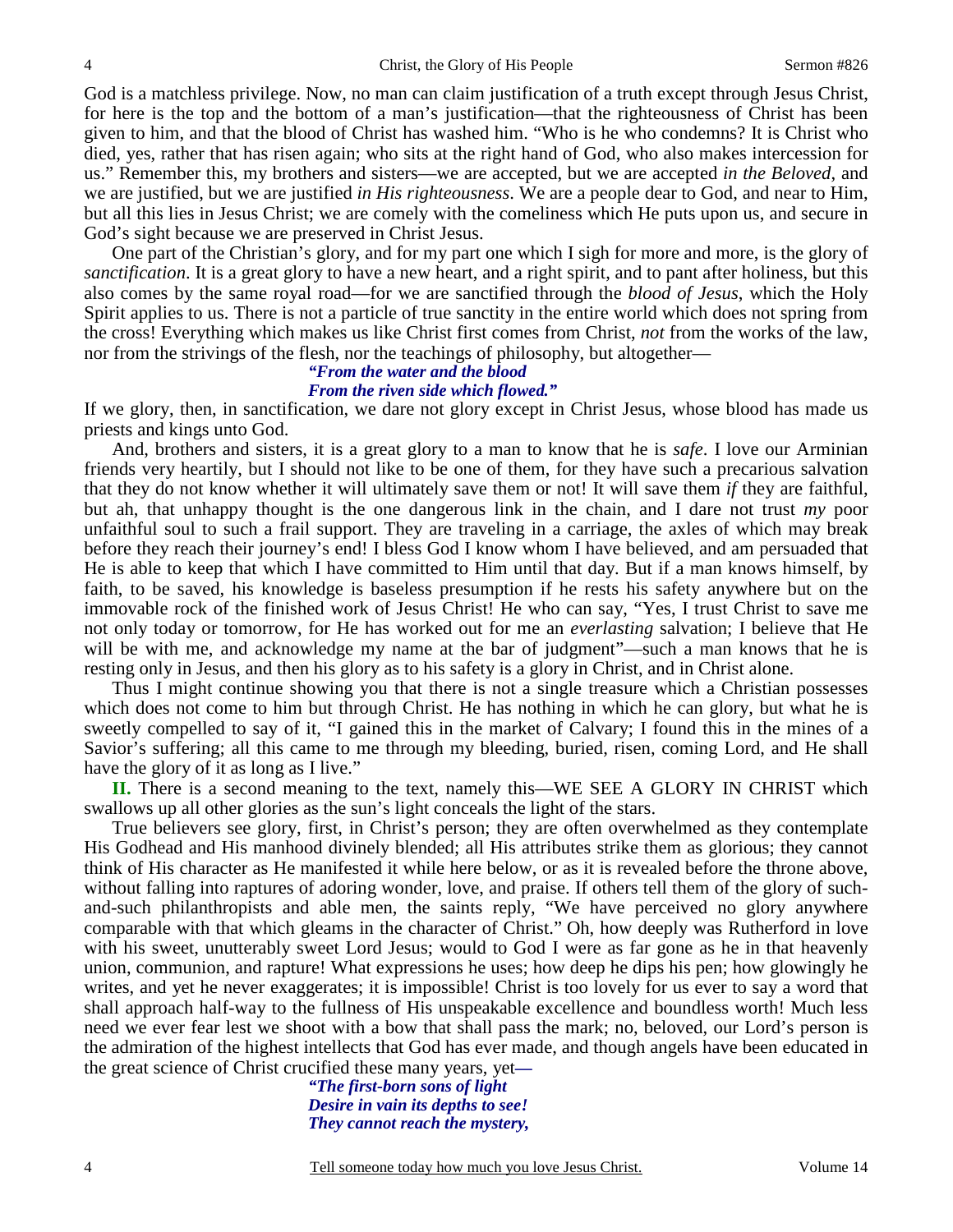#### Sermon #826 Christ, the Glory of His People

#### 5

### *The length, the breadth, the height."*

Incarnate God is yet beyond them, and still, instead of being wearied with their pursuit, they are yet students, sitting at the feet of the church of God, that there may be made known among principalities and powers the manifold wisdom of God! Oh, you shall never see anything so glorious as the person of the beloved if your eyes are but once favored to gaze upon Him, and your heads but once permitted to lean upon His loving bosom! Brothers and sisters, the moon is a blot, and the sun a burnt-out coal compared with our Immanuel!

 The saints see a great glory in the sufferings of Christ. When a base world turns away from the Despised and Rejected, it is then that the regenerate heart clings fastest to Him, oh, how divinely the scarlet of His blood becomes Him! Was ever Caesar's purple half as glorious? He is bright in heaven; be You worshipped forever, Sun of our souls! But if there is a place where above all others we would kiss His feet, and wash them with our tears, and love Him best of all, it is Calvary's cross. How our hearts burn when we think of His bearing the load of guilt for us—groaning, sweating, bleeding and painfully yielding up His life! A root out of a dry ground He may be to this blind-eyed world, but to us, beloved, who have been admitted into the mystery of His inmost heart; all over glorious is our precious Lord, a miracle of love, the astonishment of earth, the marvel of heaven, the all in all of our souls!

 If there were time, we might say that He has been glorious to us in His resurrection, especially since He has taught us to rise with Him in newness of life—glorious in His ascension, now that He is sitting at the right hand of the Father, especially now that we have been raised up together, and made to sit together in heavenly places in Him. He is glorious in His *intercession;* what a comfort it is to us to think that our name is on one of the stones of that glorious breastplate! He is glorious, too, in His *second advent*. We expect Him to come soon; it is earth's highest hope, the church's most fervent prayer! Come quickly Lord Jesus! To see You we would gladly give up the sight of everything beneath the stars! To see You in Your beauty come riding through the streets; to behold You with the rainbow wreath, and robes of storm, yes, to have one glimpse of that great white throne, though it were but a distance, and to hear You say one word—would be a kind of everlasting heaven! But for once to have seen Him; but for once to have heard Him; it might make men content to bear a thousand trials but for once, with heart, and eye, and soul, to drink a full draught of the glory of Christ! Brothers and sisters, our soul fires as we proceed, and we long to praise and sing*—* 

*"King of kings! Let earth adore Him, High on His exalted throne! Fall, you nations, fall before Him, And His righteous scepter own— All the glory Be to Him, and Him alone!"* 

But we must not stop, nor need we tarry. It is enough to have proved it to every Christian heart, though indeed, it needed no proof, that Jesus Christ is the glory of His people Israel, in the sense that they shall glory in Him.

**III.** In the third place, the text is true in the sense that WE GIVE GLORY TO HIM.

 Alas! Alas! It makes a Christian's blood boil to see glory given in a professed place of worship, yes, and in a professed Protestant church, too, to a pack of scamps who call themselves "priests"! I would not call them by such a name if they were honest enough to go off to the Church of Rome, where they ought to be, but having the impudent effrontery to attempt to palm themselves off in this country of ours for what they are not, I know of no words bad enough for them! What reverence or respect is to be paid to those gentry inside those brass gates, around the thing they call an altar? I suppose those gates enclose a sort of holy place into which the poor laity must not go! If these priests had their way, we should have to go down and lick the soles of their feet as our benighted forefathers aforetimes bowed before the hirelings of Rome! Does it not make a man feel when you see pictures of "his holiness," and the cardinals, and so on, scattering their benedictions at the Vatican, or at St. Peter's, while admiring crowds fall down, and worship them, that it were infinitely better to bow to *Satan* himself? We give glory unto *God,* but not a particle of glory to anything in the shape of a man, or an angel, either. Have I not stood and seen the crowds by hundreds fall down and worship images and dressed-up dolls? I have seen them worship bones and old teeth; I have seen them worship a skeleton dressed out in modern costume—said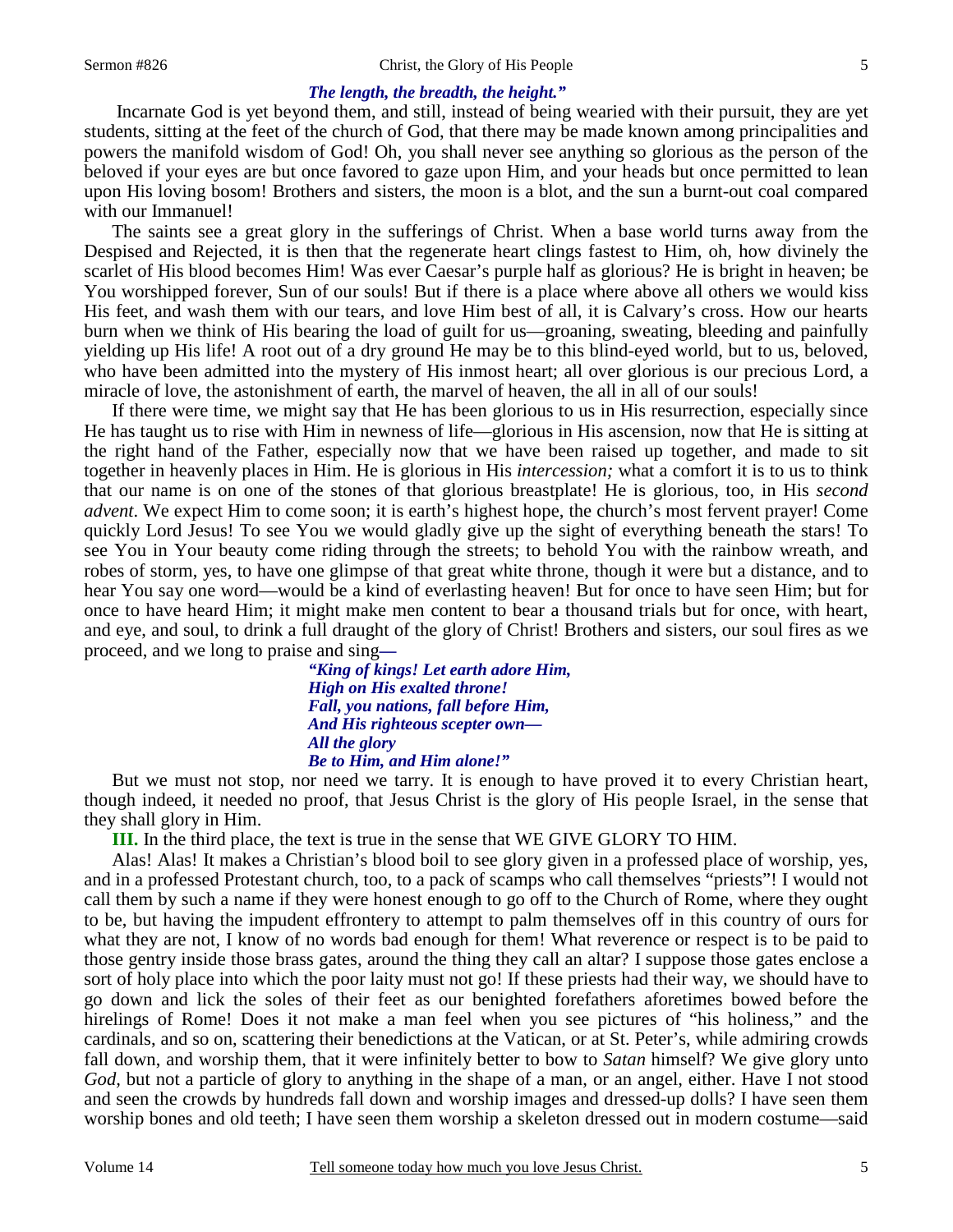to be the skeleton of a saint; and I have marveled how we could, in this  $19<sup>th</sup>$  Century, find people so infatuated as to think that such idolatry was pleasing to the Most High God! We, beloved, the people of God who know Christ, can give no glory to this rubbish, but turn away from it with horror! Our glory must be given to Christ, and to Christ, alone. Now, here is the touchstone to try your religion by; when you pray, *to* whom do you pray? *Through* whom do you pray? When you sing, *for* whom is the song meant? When you brothers preach, to whose honor do you preach? To whom do you intend to do service? When you go out among the poor, when you distribute alms, when you scatter your tracts, when you talk about the gospel—for whom do you do all this? For, as the Lord lives, if you do it for *yourselves*, or for *any* besides the Lord Jesus, you do not know what the vitality of godliness is! Christ and Christ only must be the grand objective of the Christian! The promotion of His glory must be that for which we are willing to live, and for which, if necessary, we would be prepared to die. Oh, down, down, down, with everything else—but up, up, up, with the cross of Christ! Down with your baptism, and your masses, and your sacraments! Down with your priestcraft, and your rituals, and your liturgies! Down with your fine music, and your pomp, and your robes, and your garments, and all your ceremonies! But up, up, up, with the doctrine of the naked cross, and the expiring Savior! Let the voice ring throughout the whole world, "Look unto Me and live!" There is *life* in a look at the Crucified One! There is life in simple confidence in Him—but there is life *nowhere else!* God send to His church an undying passion to promote the Savior's glory, an invincible, unconquerable pang of desire and longing that by any means King Jesus may have His own, and may reign throughout these realms! In this sense, then, Jesus is and must be the glory of His people.

**IV.** But there is another sense, namely, FROM JESUS IS REFLECTED ALL THE GLORY WHICH IS PUT UPON HIS PEOPLE.

 Whatever glory they have, and they have much in the eyes of angels, and much honor in the eyes of discerning men, it is *always* the reflection of the Savior's glory. I know some holy men and women for whom I cannot but feel the deepest and keenest respect, but the reason is because they have so much of my Master about them; I think I would travel many miles to talk with some of them because their speech is always so full of Him, and they live so near to Him. If you take down some of the old books of the Puritans, and others, I know which you will love the best if you love Christ. Why, those who speak of Him! And when you get into the middle of the chapter where some holy man of God is extolling Him, then you will say, "He being dead yet speaks, and speaks just that to which my ears would listen." If there should ever be any glory about you, young man, it will have to come through your having much of Christ in you! Believe me, the true path to glory for a Christian is never to try to excel in literary attainments apart from Jesus! He may lawfully try for that in subservience to the higher aim—still, that must not be his glory as a Christian. It never ought to be the glory of the Christian that he is a good business man—he should be a good business man, but still that is not to be the *object* of his glory. If you make anything to be your glory except Christ, God will prepare a worm to eat the root of it, for He will have you; if you are His, He will have you chaste to Himself, and you shall never have anything to glory in but Christ. You know, beloved, this is a trying point with many of us, for I am afraid that sometimes we even get to glory in our ministry—and if we do, it will be all over with our usefulness. We must glory in Jesus, and not in our ministry, "Oh," said those disciples as they came back with excited hearts—"Lord, Lord, even devils are subject to us!" "Ah," said Jesus, "Nevertheless, rejoice not in this, but rather rejoice that your names are written in heaven." *That* is the point! You must come back to that—rejoicing in your own *personal salvation* through the precious blood of Jesus Christ! You must rejoice in Him, and then you will think thus: "Well, even if my ministry should not prosper, though I hope it will, yet if I have glorified Christ, it shall be enough reward for me. If He is lifted one inch higher, it does not matter if I am trod like mire in the streets; if His dear name is but made illustrious, I will be nothing; if no one shall ever lisp my name with approbation, then so be it; let Your servant be a dog, and let him be buried and forgotten as long as King Jesus wears the crown, and men cry, 'Long live the King!'" Oh, this is the Christian's great desire—that he may win Christ! And this it is which gives glory to him, and makes him esteemed of God, to have lived with an unselfish passion for Jesus gleaming in his breast, to have lived with so heavenly a brightness shining from his brow, and glittering through his entire life! Thus the true glory of every Christian is His Master's, and comes from Him.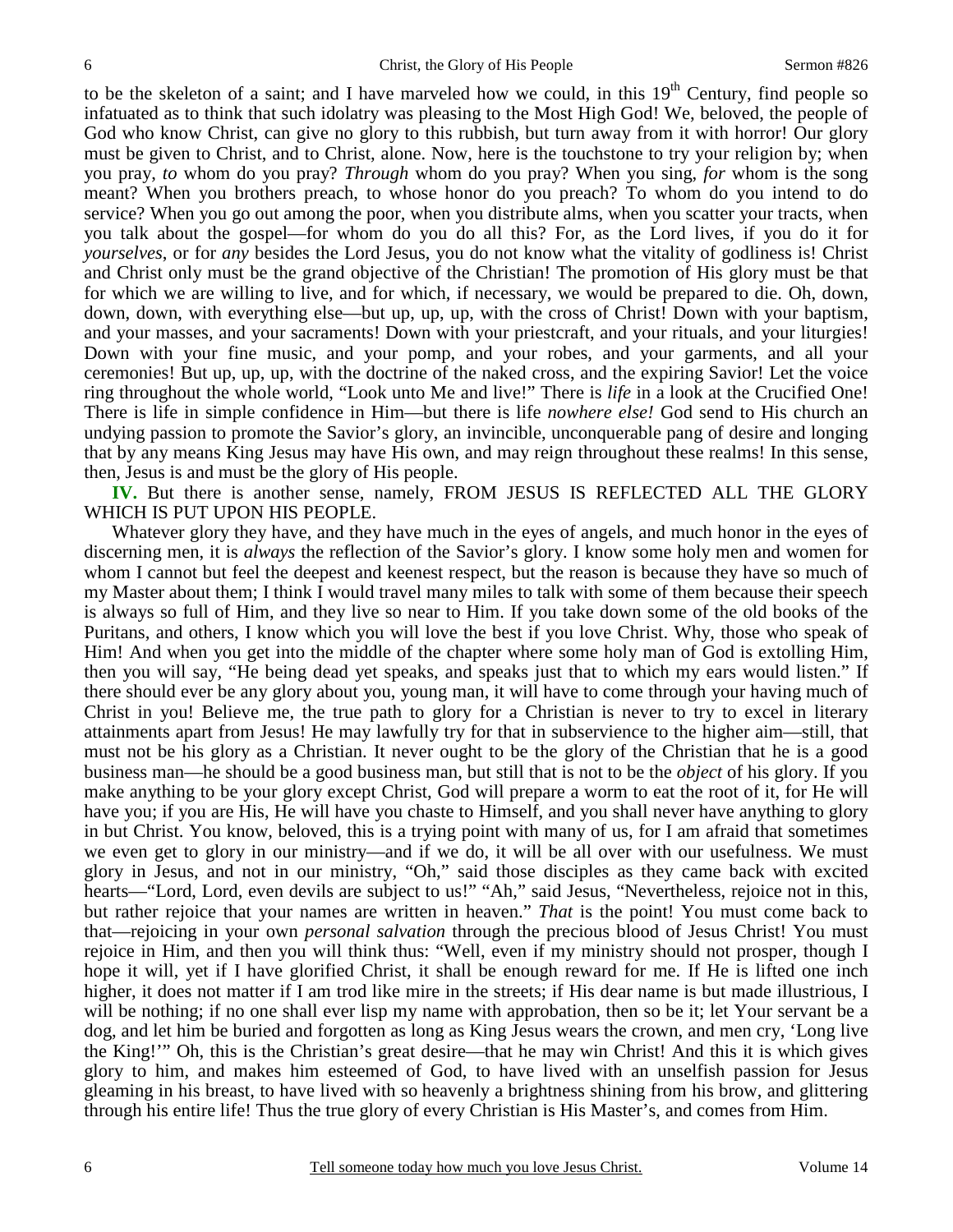**V.** But now once more. The text may be read in this sense—Christ is the glory of His people, that is to say, THEY EXPECT GLORY WHEN HE COMES.

 "It does not yet appear what we shall be, but we know that when He shall appear, we shall be like He is." Our glory is laid up; we are not wearing our Sunday clothes yet; all this is but the weekday garb, and it is very dusty and commonplace, and with many, the poor body is getting very worn out, too. You may well*—* 

## *"Long for evening to undress That you may rest with God,"*

for when you wake up, what a bright suit will be ready for you! Oh, such garments of glory and beauty, that you will scarcely know yourselves in them! You will not be like your present selves, you will be like Christ—

> *"Since Jesus is mine I'll not fear undressing, But gladly put off this garment of clay; To die in the Lord is a covenant blessing Since Jesus to glory through death led the way."*

When you follow Jesus in resurrection, what glory! But we must not begin to speak of that, for we should never leave off at all if we began to talk about that glory—the glory of perfection, the glory of being delivered from sin, the glory of conquest, having trod Satan under our feet! The glory of eternal rest, the glory of infinite security, the glory of being like Christ, the glory of being in the light and brightness of God, standing, like Milton's angel, in the very sun itself! If you want to know what heaven is, you can spell it in five letters! And when you put the five letters together they sound like this— JESUS! That is heaven! It is all the heaven the angels round the throne of God desire to know. They need nothing better than this—to see His face, to behold His glory, and to dwell in it world without end!

**VI.** Thus far have we been led into many precious truths of God; we have now done with the *doctrinal* part of the text, but we must prolong our meditation two or three minutes to speak a little upon THE PRACTICAL DRIFT OF THE SUBJECT.

We have just two or three things to say. We would give a word of warning to those of you who seek your glory anywhere else, because as surely as you do so, even if you meet with honor for a time, you will lose it. It is always ill to put your treasure where it will be stolen from you. Now, suppose you seek your glory in your learning. Well, well, well! Let the sexton take up your skull after you have been dead a little while, and what learning will there be in it? What show of wisdom will be found in it when it is resolved into a little impalpable brown powder? What will your science, and your mathematics, and your classics do for you in death and judgment? Suppose you seek your glory in fame, and become the favorite of the nation as a great soldier. When the grave-digger rattles your old bones about, what will that signify? You will have great fame, you say, and men will talk about you. Well, will that stop the worms from eating you? Will it give you a single moment's repose, if you are found in hell, to know that there are those on earth who say that you were a famous man? Great men in hell look very small! Great men in the pit of hell have to suffer as well as others—yes, they endure more of anguish because they were so great, and had so many responsibilities. When you wake up in the Day of Judgment, you graspers of earthly honors will get to reaching for your glory, and trying to find it, you will be like the sleeper who dreamed that he had much gold; he was gathering it up by handfuls, but when he woke, he was in a narrow attic in the abode of poverty, and as penniless as when he fell asleep! Ah yes, if you seek your glory anywhere on earth, you will lose it, even if for a while you win it. But he who has his glory in Christ, when he opens his eyes in the next world will see Christ, and so behold his glory safe and firmly entailed upon Him! "There," says he, "is my treasure, and I have it, have it forever." This is security which no bolts, and iron safes, and Chubb's locks can ever give you! Do but put your treasures into Christ, and they are all safe! Even infernal pickpockets shall not be able to take Christ from you! If you win Christ, and put your treasure in Him, you are secure! God grant, brothers and sisters, that we may be wise for eternity, for all other wisdom is but folly.

 Another word and that is a word of rebuke. There are some preachers we know of, and I suppose there will always be some of the form, who preach, preach, preach, but they never preach what is Israel's glory. They talk of *anything* but Christ! Oh, how often have I heard the complaint from